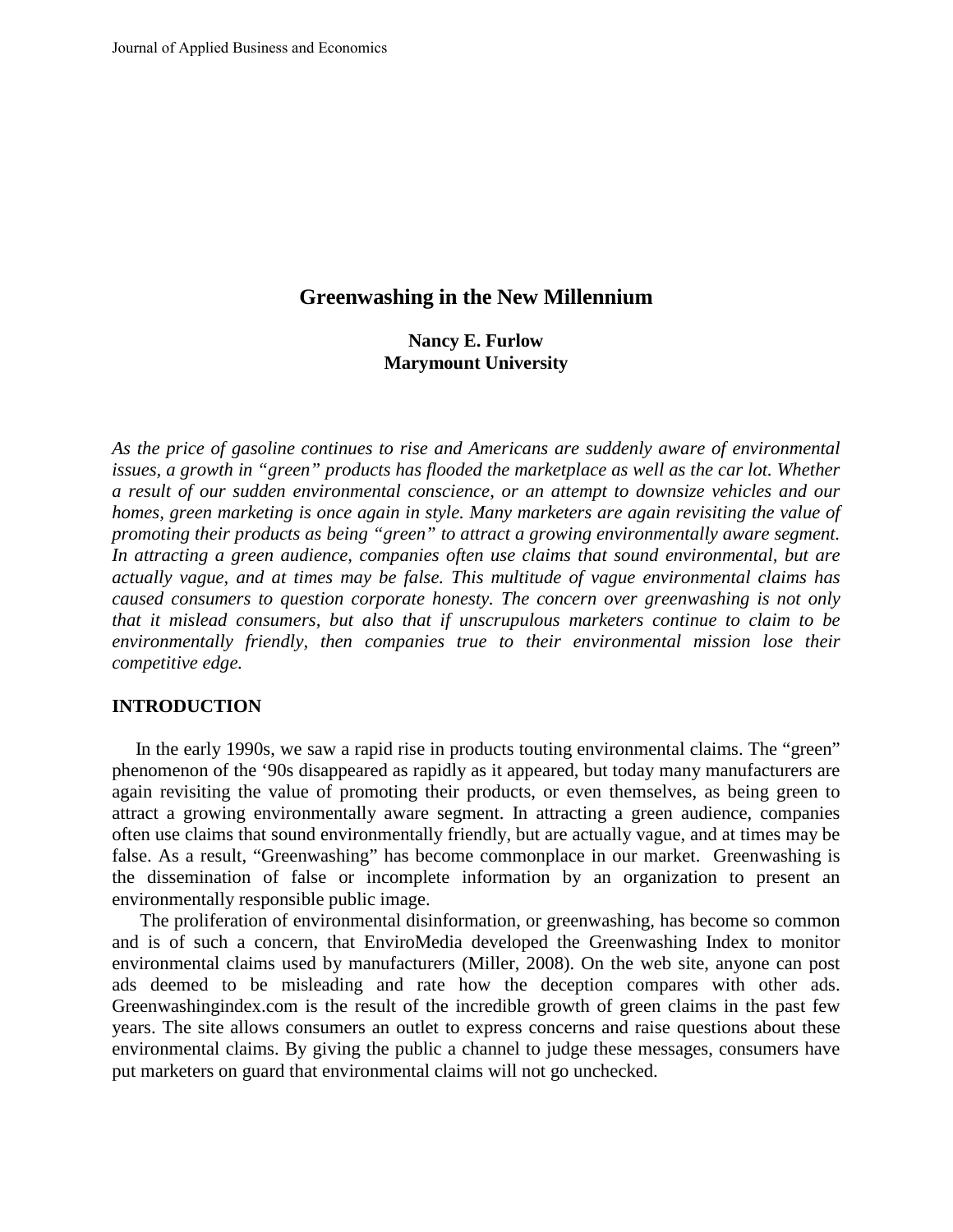## **TWENTY-FIRST CENTURY CASES**

When pointing to greenwashing, one of the most cited examples is Ford Motor Company's "It Isn't Easy Being Green" campaign for the hybrid Escape SUV. While touting itself as being environmentally friendly, Ford's cars were considered the worst carbon emitters and had the worst fuel efficiency trend of any major automaker according to Union of Concerned Scientists (Friedman & Mackenzie, 2004). Since its early and much-criticized entry into the hybrid market, Ford has backed away from promoting itself as the green car choice.

General Electric has also been cited as a greenwasher. The company's "EcoImagination" campaign highlights the work the company is doing in the environmental arena, but GE's environmental practices have been largely criticized. In 2000, GE went as far as the Supreme Court to fight the new clean air EPA requirements. Moreover, GE is still fighting an EPAordered clean up of the Hudson River where it dumped PCBs between 1940 to 1977, not to mention the other dozen or so superfund sites it is still fighting (Source Watch, 2008).

Today, one of the companies most lauded for its awareness is also on of the most denounced. In an industry considered to be anything but environmentally friendly, petroleum giant BP has decided to label itself as the green oil company. Admittedly, the company is not as "brown" as other oil giants, but by claiming to be earth conscious, BP has set itself up to be widely criticized. Since 2000, BP has used the tag line "Beyond Petroleum" as part of its green campaign. The overhaul of BP's image has been celebrated by some as a rebranding success and decried by others as a perfect example of greenwashing (Solman, 2008). BP's less than green activities include lobbying efforts to open restricted spaces such as the Arctic National Wildlife Refuge to drilling and illegally dumping hazardous waste from the Endicott Island oil field between 1993 and 1995. The company was even named as one of the 10 worst companies in 2005 by *Multinational Monitor*. Most recently, BP was forced to shut down operations in 2006 in Prudhoe Bay as the result of a ruptured decayed pipeline. Even with its questionable environmental track record, BP has undoubtedly been successful in painting itself green. BP ranked highest among energy companies for being green in the "ImagePower Green Brands Survey" conducted last year and 49 percent of respondents felt that BP had become greener in the past five years (Solman, 2008).

#### **FALLOUT FROM GREENWASHING**

The multitude of vague and misleading environmental claims has caused consumers to question corporate honesty, and cry greenwashing at every turn. The concern over greenwashing is not only that it misleads consumers, but also that if unscrupulous marketers continue to claim to be environmentally friendly, then companies true to their environmental mission lose their competitiveness. In addition, overuse and misuse of the "green" claims can saturate the market to the point that the greenness of the product may become meaningless to the consumer (Zimmer et. al, 1994).

Another reason why consumers may be suspicious of green advertising claims is that the scientific knowledge required to understand many environmental issues is often complex and subject to change, thereby making it difficult for the general public to comprehend. In addition, comparisons made between products are frequently limited to a single environmental benefit, making the claim incomplete and misleading (for example paper vs. plastic). Whole Foods is under attack for this very reason. The Environmental Affairs Council filed action last year with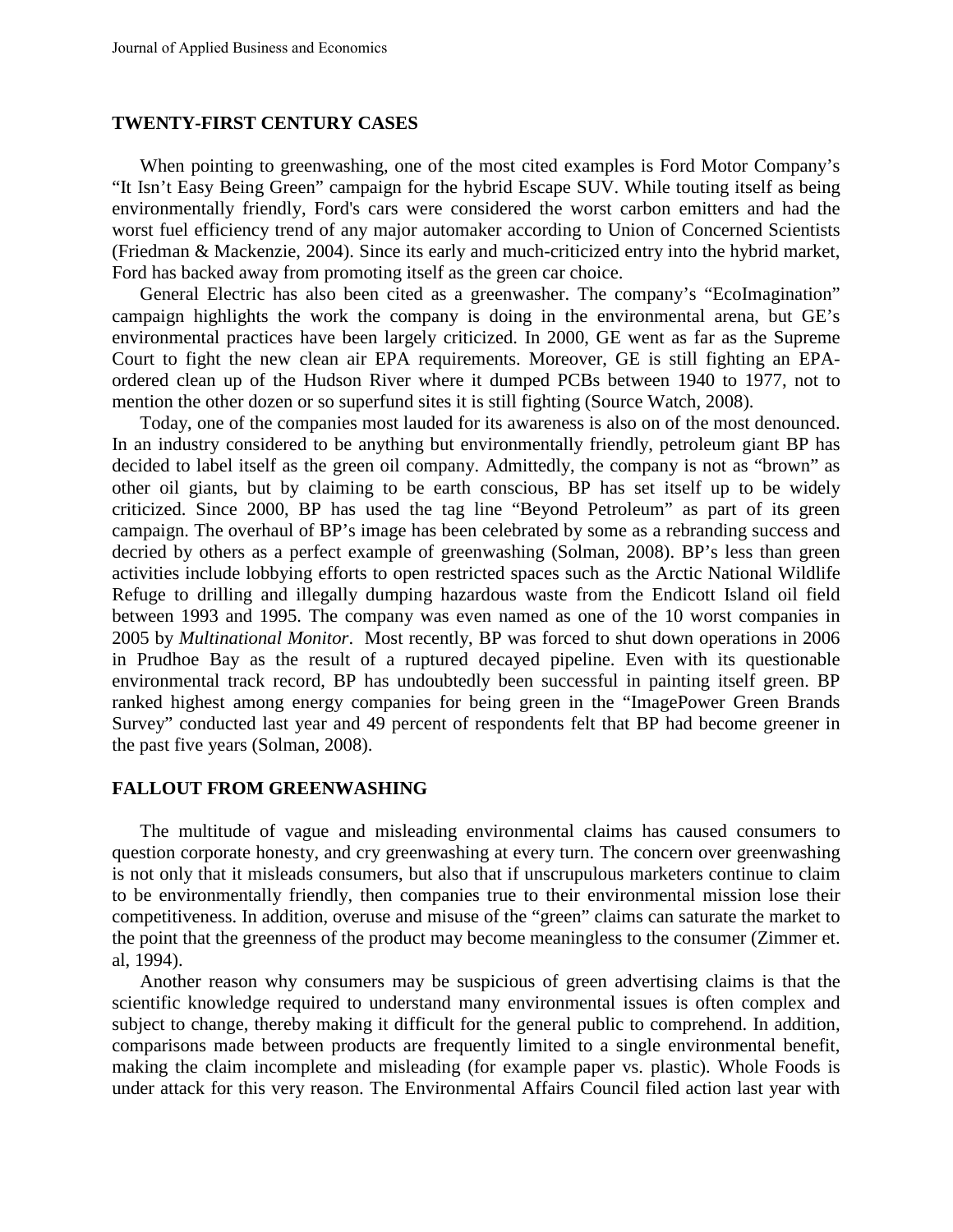the Federal Trade Commission over the grocery chain's claim of greenness for using only 100% recycled paper bags (Enviros to FTC, 2008).

## **MANAGERIAL IMPLICATIONS**

The implications of greenwashing are wide spread. Consumers may become confused about which products actually do help the environment. Because of increased consumer skepticism, legitimate attempts by companies to become less environmentally harmful will lose any competitive edge they might have gained. Finally, there will be fewer rewards and therefore less motivation for companies to make environmentally helpful products, as consumers will "discount" all environmental marketing claims. Therefore, in the end, inaccurate environmental marketing will not only hurt consumers and firms, but it will also harm our environment (Polansky, et. al, 1998). If the consumer finds the claim to be unreliable, they are likely to disregard all environmental claims, thereby avoiding any product that may in fact be better for the environment (Mayer, et. al, 1993).

Green claims should not be seen as a bandwagon to jump on or a fad to follow – consumers will see through any false claims. In fact, for fear of a greenwashing backlash, some companies avoid promoting positive environmental initiatives. McDonalds's is just one example. The company has taken steps to reduce waste but does not readily promote that fact (Zmuda & Parekh, 2008).

The decision to use environmental claims in marketing communications is a serious one. Environmental claims must be honest, sincere and a reflection of the organization's mission. The role of a sustainability officer has become more commonplace as research indicates that consumers today equate environmental behavior to a corporation's social responsibility track record (Frazier, 2008). Case in point, Wal-Mart has come out of the shadows about its steps to become environmental, and, much like other companies, has named a "sustainability officer" to oversee environmental practices of the company.

Much as we think our purchases today are always safe, it is hoped that one day all consumers will make purchases that they believe are truly doing as little harm to environment a possible. However, until that fine day, marketers must recognize that simply stating your environmental correctness is not enough – you must be true to your green.